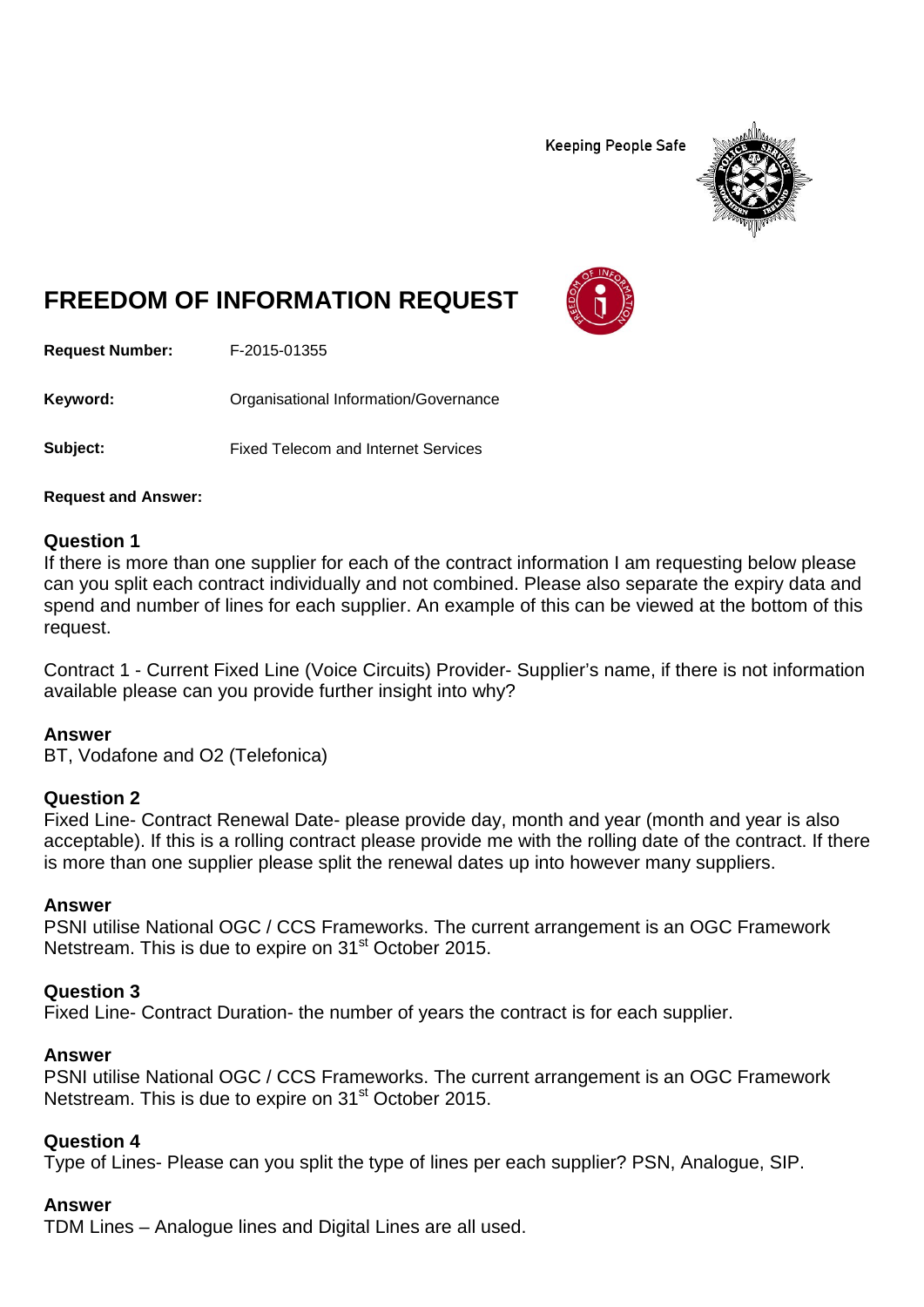# **Question 5**

Number of Lines- Please can you split the number of lines per each supplier? SIP trunks, PSN Lines, Analogue Lines.

# **Answer**

Records are not held on the individual number of lines – The vast majority of lines are provided by BT with Vodafone and O2 similar in small numbers.

# **Question 6**

Contract 2 - Minutes/Landline Provider- Supplier's name (Fixed Voice not Mobiles) if there is not information available please can you provide further insight into why?

# **Answer**

The Landlines (Calls) are provided by all three, BT, Vodafone and O2. Again the majority of outbound calls (Egress) are via BT with Vodafone and O2 smaller in use.

# **Question 7**

Minutes/Landline Contract Renewal Date- please provide day, month and year (month and year is also acceptable). If this is a rolling contract please provide me with the rolling date of the contract.

# **Answer**

PSNI utilise National OGC / CCS FRAMEWORKS. The current arrangement is an OGC Framework Netstream. This is due to expire on 31<sup>st</sup> October 2015.

# **Question 8**

Minutes Landline Monthly Spend- Monthly average spend. An estimate or average is acceptable.

# **Answer**

In the past 12months PSNI has spent an estimated £400,000 on calls. This includes calls into the Police which we pay an element of (101 and 999 ingress connections). This figure relates to all calls by all employees on site, staff and officers a total currently of approximately 12,000 this gives an average of £33.33 per person / per year. This average does include the 101 and 999 elements.

# **Question 9**

Minute's Landlines Contract Duration: the number of years the contract is with the supplier.

# **Answer**

The current arrangement has been in place since 2010 and is due to expire in 31<sup>st</sup> October 2015.

# **Question 10**

Number of Extensions- Please state the number of telephone extensions the organisation currently has. An estimate or average is acceptable.

# **Answer**

Extensions with the PSNI PABX total approximately 14,000 this includes extensions in canteens, lifts, fuel pump, BEMS and fax machines.

# **Question 11**

Contract 3 - Fixed Broadband Provider- Supplier's name if there is not information available please can you provide further insight into why?

# **Answer**

BT, Vodafone & O2 (Telefonica).

# **Question 12**

Fixed Broadband Renewal Date- please provide day, month and year (month and year is also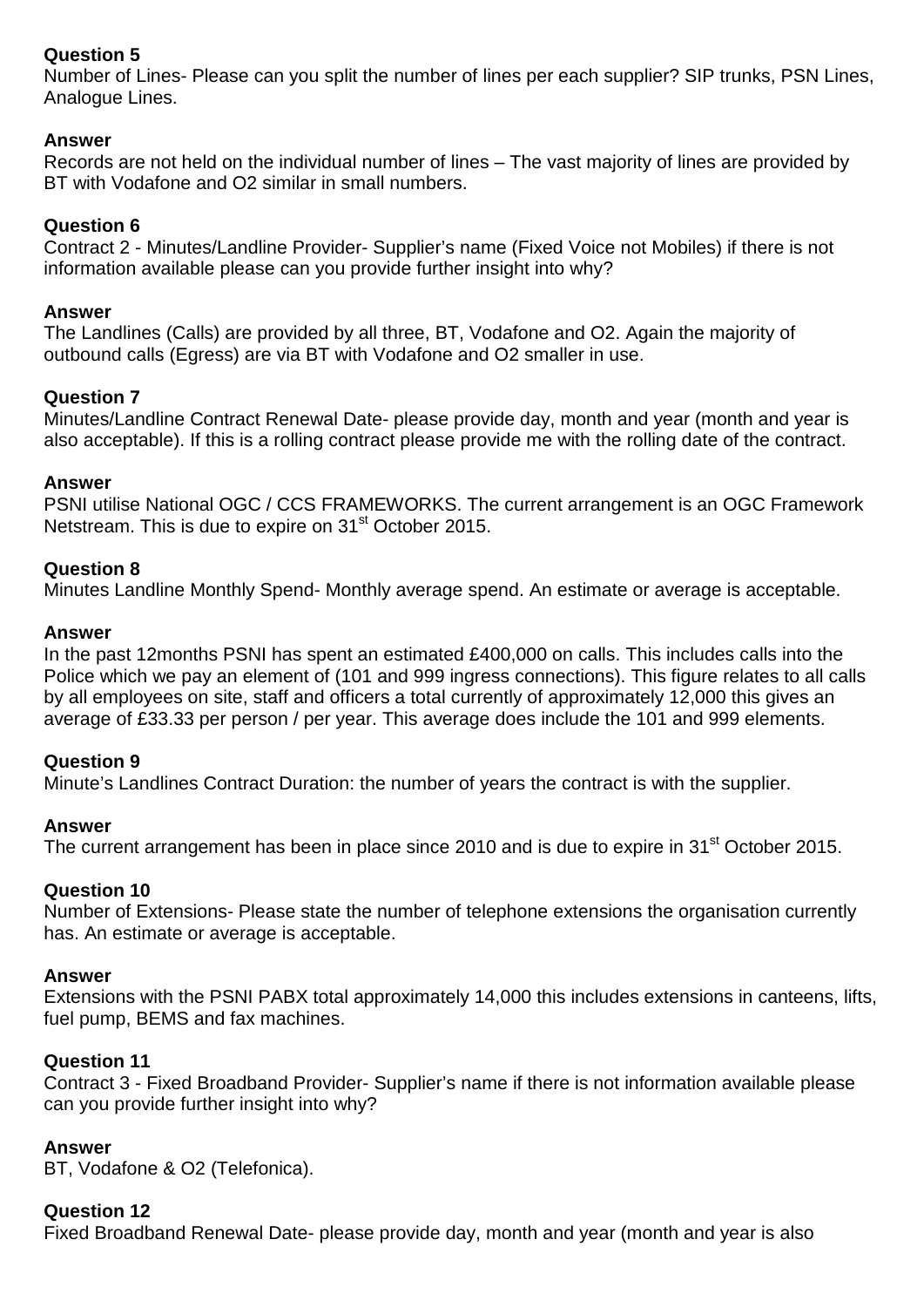acceptable). If this is a rolling contract please provide me with the rolling date of the contract. If there is more than one supplier please split the renewal dates up into however many suppliers.

# **Answer**

PSNI utilise National OGC / CCS Frameworks. The current arrangement is an OGC Framework Netstream. This is due to expire on 31st October 2015.

# **Question 13**

Fixed Broadband Annual Average Spend- Annual average spend. An estimate or average is acceptable.

# **Answer**

Annual spend is approximately £118,000 this is across 220 ADSL lines and three major Building installations of Wi-Fi (BT Open zone) – this amounts to an average of £9.80 per staff member per year (12,000 employees).

# **Question 14**

VOIP/PBX Installation Date of the organisation's primary telephone system: please provide day, month and year (month and year is also acceptable).

# **Answer**

PSNI have a province wide TDM PABX system which was installed around 1985. In addition a small trial of a standalone (not integrated with the data network) VoIP is in place serving approximately 80 staff. This was installed in 2012 and is on a time and materials support.

# **Question15**

Contract 4 - WAN Provider- please provide me with the main supplier(s) if there is not information available please can you provide further insight into why?

# **Answer**

Main WAN provider is BT (IP Connect UK MPLS).

# **Question 16**

WAN Contract Renewal Date- please provide day, month and year (month and year is also acceptable). If this is a rolling contract please provide me with the rolling date of the contract. If there is more than one supplier please split the renewal dates up into however many suppliers.

# **Answer**

Contract Renewal Date 1<sup>st</sup> Feb 2016 however there are two additional 12mth periods which are permissible taking up to a potential  $2^{nd}$  Feb 2018.

# **Question 17**

Contract Description: Please can you provide me with a brief description of the contract.

# **Answer**

Contract is to provide MPLS services to all PSNI approved sites.

# **Question 18**

Number of sites: Please state the number of sites the WAN covers. Approximate will do.

# **Answer**

The initial number of sites was 115 however a reduction in the PSNI estate over time has reduced the current number of MPLS connected sites to approx 85.

# **Question 19**

WAN Annual Average Spend- Annual average spend. An estimate or average is acceptable.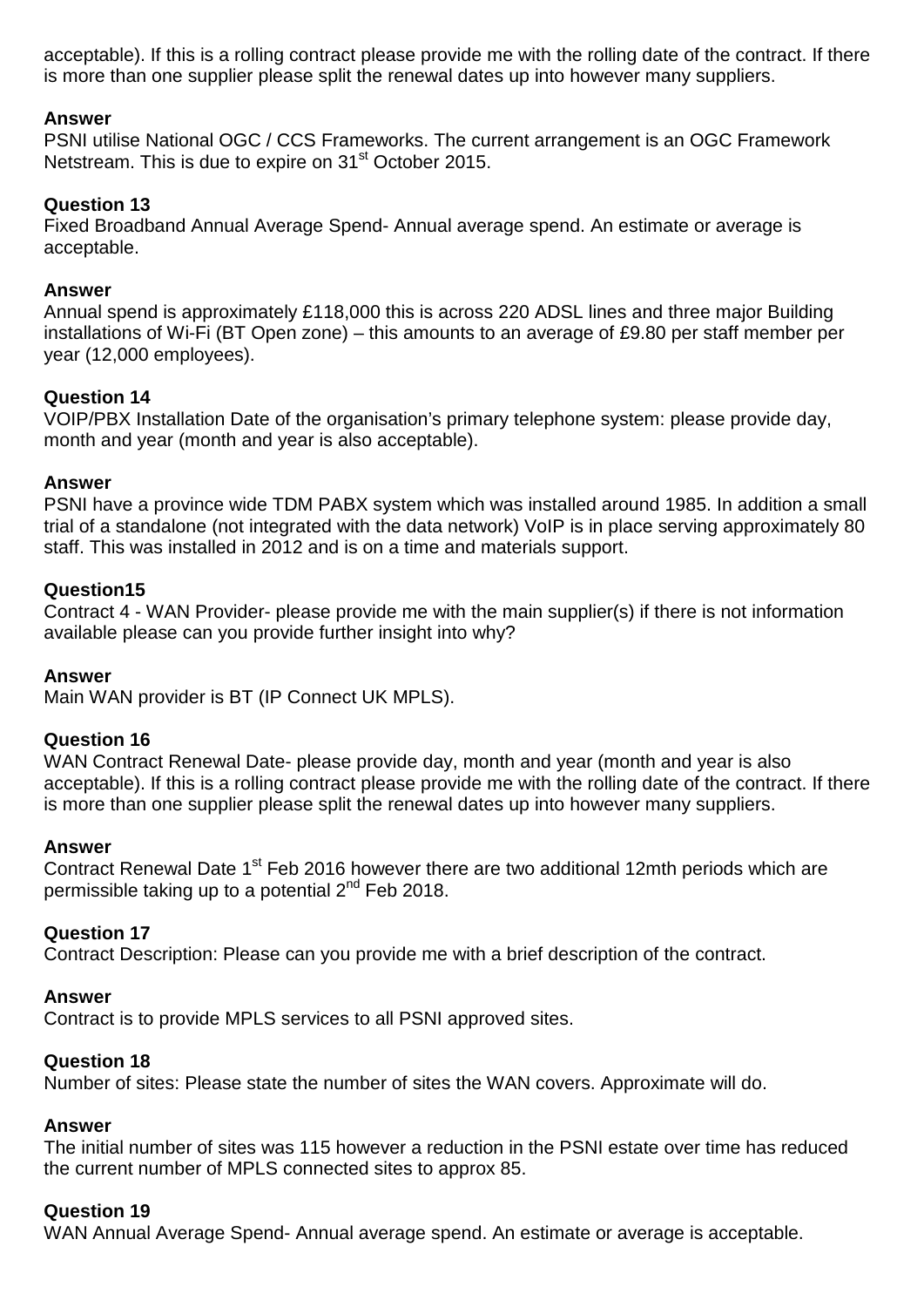# **Answer**

The WAN (MPLS costs) is approx. £1.98M.

# **Question 20**

Internal Contact: please can you send me there full contact details including contact number and email and job title.

# **Answer**

Mr David Best Director of Finance and Support Services **Email:** [zFSSSecretariat@psni.pnn.police.uk](mailto:zFSSSecretariat@psni.pnn.police.uk) **Telephone:** 028 90 700 228

# **Question 21**

Important - If there is more than one supplier for some of the types of contracts information please can you split each of the contracts for each supplier that provide that service/support. For example Fixed Lines BT, Virgin Media Business.

Example – Supplier, Renewal Date, Contract Duration, Number of Lines, VMB, 01/06/2013,1,100, BT, 01/09/2013, 3, 600.

#### **Answer**

PSNI do not hold records of the number of lines. PSNI hold billing records of the lines. The suppliers used are detailed in the response.

#### **Question 22**

If there is more than one contract please can you send me the main contracts?

#### **Answer**

As stated in my response PSNI use CCS Frameworks, these are not contracts.

# **Question 23**

If your organisation has a managed services contract which includes all or two out of three of the services stated above please state which of these is included with the contract.

It would also be for me to if there are any other service support areas that are included within these contracts. Managed Service Contract:

Number of Extensions Type of Lines Number of Lines Minutes Landline Monthly Average Spend Fixed Broadband Average Annual Spend WAN Average Annual Spend

# **Answer**

Number of Extensions – approximately 16,000 Type of Lines – Phone Lines (Digital and analogue) Number of Lines – Lines are not via the PSNI Managed Service Contract Minutes Landline Monthly Average Spend – No landline calls chargeable via the Managed Service Fixed Broadband Average Annual Spend – Broadband not supplied via the Managed Service WAN Average Annual Spend – WAN (MPLS) average spend - £2M

# **Question 24**

Internal Contact: please can you send me there full contact details including contact number and email and job title.